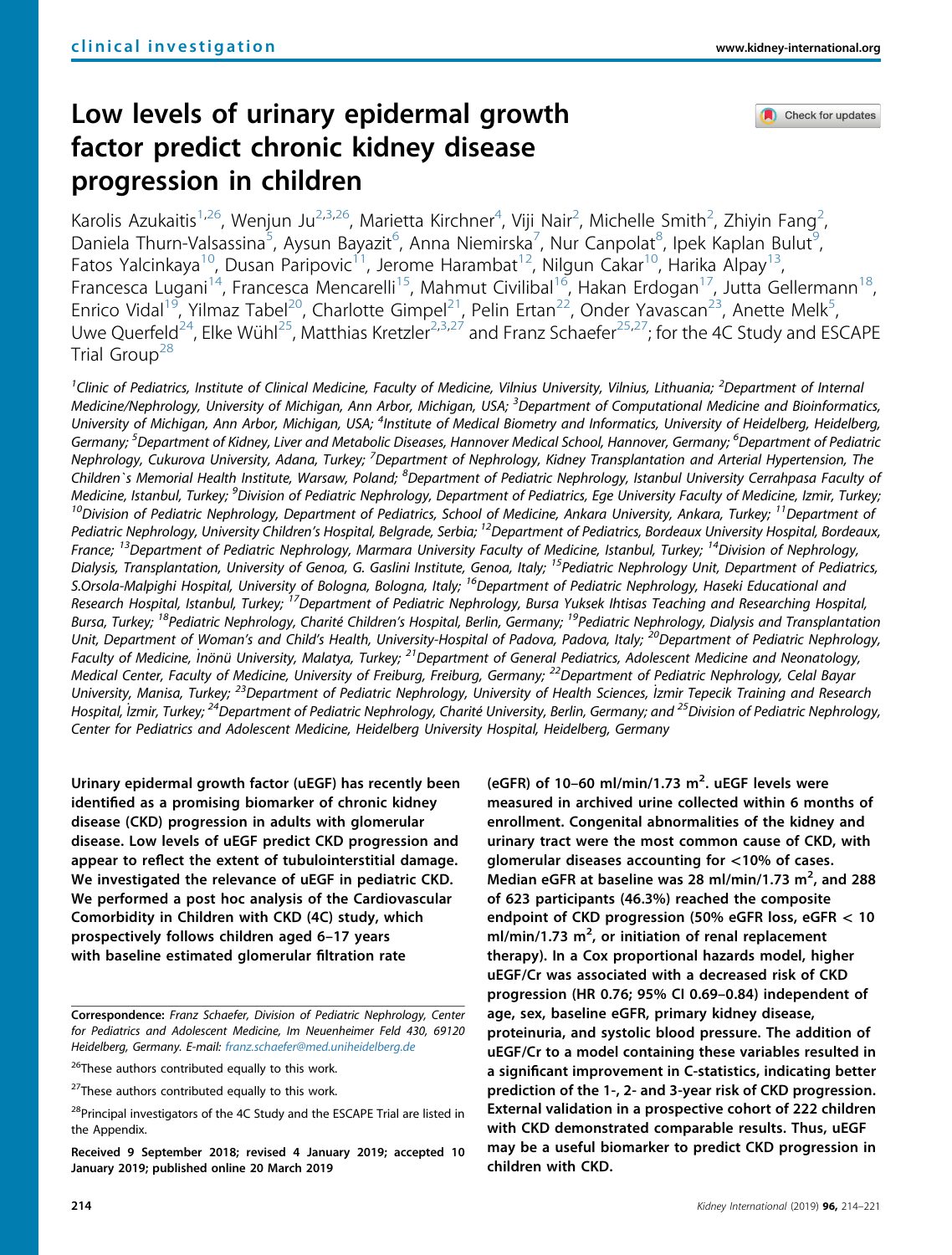# Kidney International (2019) 96, 214–221; [https://doi.org/10.1016/](https://doi.org/10.1016/j.kint.2019.01.035) [j.kint.2019.01.035](https://doi.org/10.1016/j.kint.2019.01.035)

KEYWORDS: chronic kidney disease; CKD progression; epidermal growth factor; pediatric CKD

Copyright @ 2019, International Society of Nephrology. Published by Elsevier Inc. All rights reserved.

**Pediatric patients are particularly vulnerable to complications associated with progression of CKD.** These include, but are not limited to, impairment of quality of life growth and neurocognitive function as well as early cations associated with progression of CKD. These include, but are not limited to, impairment of quality of life, growth and neuroc[ogn](#page-6-0)itive function, as well as early cardiovascular morbidity. $1.5$  Identifying patients with the highest risk of CKD progression would allow for timely and effective interventions and would also facilitate the design of clinical trials of nephroprotective therapies in the pediatric population where the incidence of CKD is low and sample sizes are a major concern. Lastly, the ability to predict renal function decline may guide patient counseling and decisionmaking for the physician, especially when preparing for the initiation of renal replacement therapy.

The efforts to find new tools that could improve prediction of CKD progression arise from the notion of high variability in the rates and nonlinear patterns of GFR decline among pediatric and adult patients with  $CKD$ .<sup>6[–](#page-6-0)8</sup> Numerous factors that involved the presumed common pathway of CKD progres-sion,<sup>[9](#page-7-0)</sup> including compounds present in body fluids, have been studied as potential biomarkers of CKD progression.<sup>[10,11](#page-7-0)</sup> For example, we recently identified the serum levels of the soluble urokinase receptor (suPAR) as a potential progression marker in children with mild to moderate CKD.<sup>[12](#page-7-0)</sup> Few of these factors, such as blood pressure, proteinuria, and eGFR itself, are currently routinely used to assess the risk of progression and some have evolved into therapeutic targets.<sup>[11,13](#page-7-0)</sup> However, these are insufficient to fully explain the heterogeneity in GFR decline and can be confounded by such factors as primary renal disease, comorbidities, or therapeutic interventions.<sup>[14](#page-7-0)</sup> Studies of novel biomarkers in the pediatric CKD population are particularly scarce and often yield equivocal results. Candidate biomarkers frequently fail to demonstrate an incremental value in predicting CKD progression as compared with the established ones. Furthermore, the small number of large prospective pediatric cohorts further limits the possibilities of identifying and validating novel biomarkers.<sup>1</sup>

Recently, low uEGF excretion has been shown to predict CKD progression in adult patients with glomerular CKD, together with comprehensive mechanistic evidence that deficient uEGF excretion reflects tubulointerstitial fibrosis and tubular atrophy. These findings were validated in 3 independent adult cohorts covering a variety of glomerular dis-eases.<sup>[15](#page-7-0)</sup> uEGF may be a particularly useful biomarker as it appears to provide quantitative information about the extent of tubulointerstitial pathology, complementary to the traditional biomarkers of glomerular function.

The preponderance of congenital kidney malformations makes children a unique population for CKD research and in particular to determine the added value of CKD progression markers in nonglomerular kidney disease.<sup>[16](#page-7-0)</sup> Here we aimed to analyze the association and the predictive value of uEGF excretion for CKD progression in a large prospective pediatric CKD cohort and validated the findings in another independent cohort.

# RESULTS

# Cohort description

A total of 623 of 704 patients from the 4C study meeting the eligibility criteria were included in the main analysis. The baseline demographic, clinical, and laboratory characteristics of the cohort are summarized in [Table 1.](#page-2-0) Mean age at the time of enrollment was  $12.2 \pm 3.35$  years. The leading primary renal diagnosis was congenital anomalies of kidney and urinary tract ( $N = 435$ ; 69.8%), followed by tubulointerstitial diseases, glomerulopathies, CKD after acute kidney injury, and miscellaneous conditions. Median eGFR at baseline was 28.1 (21.6–35.4) ml/min per 1.73  $m^2$ . Fifty-five percent (N = 344) of the patients were prescribed at least 1 antihypertensive medication, and approximately 43%  $(N = 269)$  received renin-angiotensin system antagonists.

#### Correlates of uEGF/Cr

Baseline characteristics stratified by uEGF/urinary creatinine (Cr) quartiles are shown in [Table 1](#page-2-0). At baseline, uEGF/Cr showed positive correlation with eGFR ( $r = 0.52$ ,  $P < 0.001$ ). In the univariable analysis, log-uEGF/Cr was associated with higher eGFR, higher serum bicarbonate, and younger age ([Table 2\)](#page-3-0). Only the associations with higher eGFR and younger age remained in the multivariable model ([Table 2\)](#page-3-0). The same multivariable model was repeated with log-uEGF/ urine osmolality (osm) instead of log-uEGF/Cr and showed similar associations with age and baseline eGFR ([Table S1\)](#page-5-0).

# uEGF/Cr and CKD progression

During a median follow-up of 2.8 (1.1–4.9) years, 288 patients (46.3%) reached the composite endpoint of CKD progression, corresponding to an incidence rate of 15.2 events per 100 patient-years. Median time to the primary endpoint was 2.2 (1– 3.8) years. When stratified by uEGF/Cr quartiles, patients in the higher uEGF/Cr quartiles showed lower probability of CKD progression ( $P < 0.001$  for between-group differences, [Figure 1\)](#page-3-0). Of the remaining 335 patients who did not reach the composite endpoint, 104 (31%) were censored because of the end of observation period and 231 (69%) were dropouts.

To investigate whether the association of uEGF/Cr with CKD progression is independent of established progression factors, 2 Cox proportional hazards regression models containing these variables without and with uEGF/Cr (Model 0 and Model 1, respectively) were constructed. In the basic model (Model 0), baseline eGFR, age, primary renal disease, baseline systolic blood pressure SD scores, and baseline logtransformed urine protein-to-creatinine ratio (uPCR) but not sex showed significant associations with the risk of CKD progression ([Table 3](#page-4-0), Model 0). When added to Model 0, a higher log-transformed uEGF/Cr remained significantly associated with a lower risk of CKD progression (hazard ratio,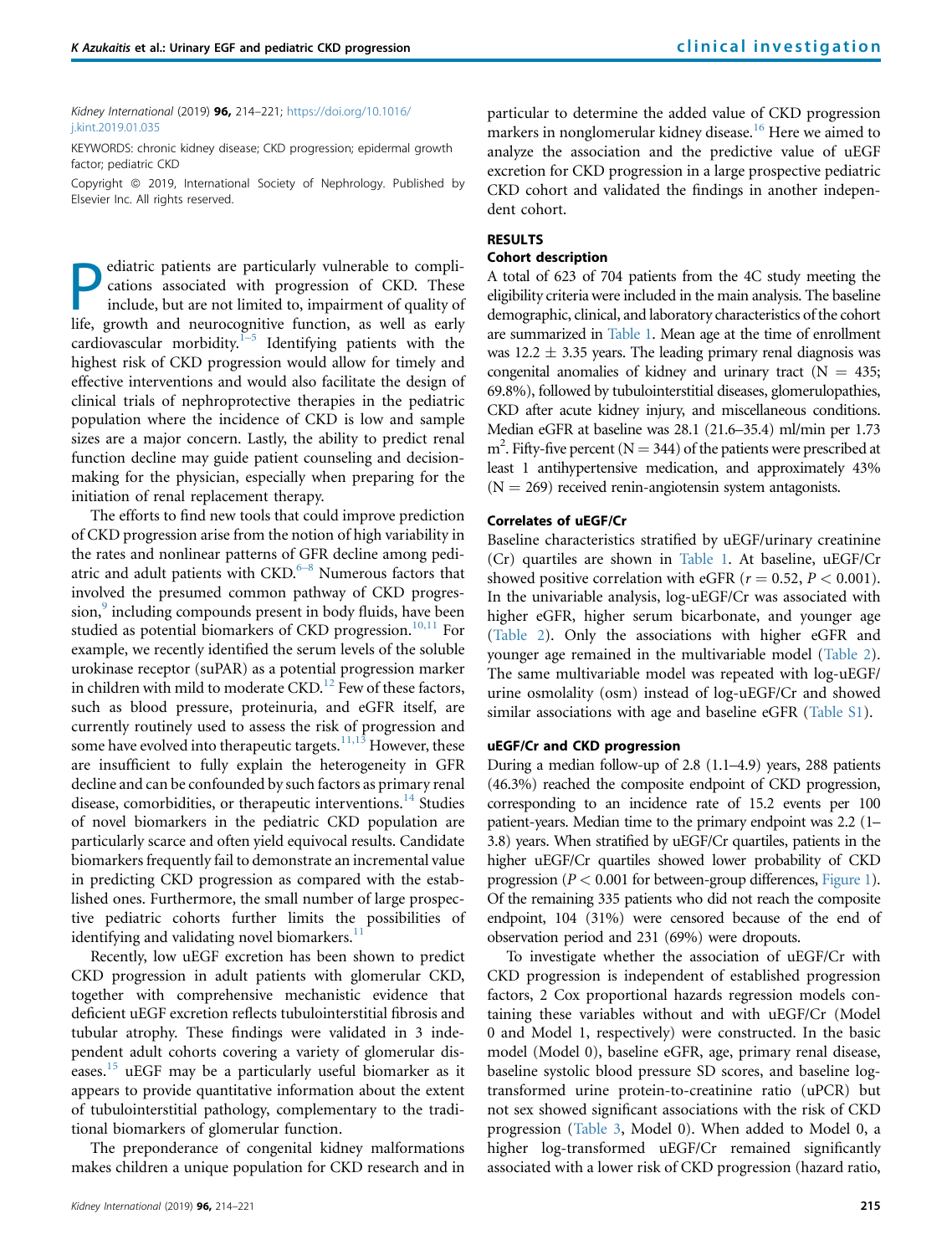|                                                    |                            | uEGF/Cr (ng/mg) quartile   |                              |                              |                             |         |  |  |
|----------------------------------------------------|----------------------------|----------------------------|------------------------------|------------------------------|-----------------------------|---------|--|--|
| <b>Baseline characteristic</b>                     | All $(n = 623)$            | ≤1.92 (n = 157)            | $1.92 - 3.46$<br>$(n = 155)$ | $3.46 - 6.47$<br>$(n = 155)$ | >6.47<br>$(n = 156)$        | P value |  |  |
| Sex, no. of boys (%)                               | 409 (65.7)                 | 116 (73.9)                 | 95 (61.3)                    | 100(64.5)                    | 98 (62.8)                   | 0.08    |  |  |
| Age, mean (SD), yrs                                | 12.2(3.35)                 | 13.4 (2.98)                | 13.1(3.11)                   | 11.4 $(3.18)^{a,b}$          | 10.8 $(3.38)^{a,b}$         | < 0.001 |  |  |
| Primary renal diagnosis, no. (%)                   |                            |                            |                              |                              |                             | 0.07    |  |  |
| Obstructive/reflux nephropathies                   | 317 (50.9)                 | 65 (41.4)                  | 77 (49.7)                    | 85 (54.8)                    | 90 (57.7)                   |         |  |  |
| Other CAKUT                                        | 118 (18.9)                 | 34 (21.7)                  | 31 (20)                      | 31(20)                       | 22(14.1)                    |         |  |  |
| Tubulointerstitial disorders                       | 79 (12.7)                  | 19(12.1)                   | 20 (12.9)                    | 20 (12.9)                    | 20 (12.8)                   |         |  |  |
| Glomerulopathies                                   | 51(8.2)                    | 21(13.4)                   | 14(9)                        | 4(2.6)                       | 12(7.7)                     |         |  |  |
| Post-AKI                                           | 33(5.3)                    | 10(6.4)                    | 5(3.2)                       | 11(7.1)                      | 7(4.5)                      |         |  |  |
| Other                                              | 25(4)                      | 8(5.1)                     | 8(5.2)                       | 4(2.6)                       | 5(3.2)                      |         |  |  |
| Systolic blood pressure                            |                            |                            |                              |                              |                             |         |  |  |
| mm Hg, mean (SD)                                   | 112 (15)                   | 114 (15)                   | 113 (15.8)                   | 110 (13.9)                   | 111 (14.9)                  | 0.07    |  |  |
| SDS, median (IQR)                                  | 0.65                       | 0.64                       | 0.59                         | 0.53                         | 0.82                        | 0.32    |  |  |
|                                                    | $(-0.13$ to $1.49)$        | $(-0.23$ to 1.49)          | $(-0.24 \text{ to } 1.37)$   | $(-0.09$ to 1.46)            | $(-0.07$ to 1.74)           |         |  |  |
| Diastolic blood pressure                           |                            |                            |                              |                              |                             |         |  |  |
| mm Hg, mean (SD)                                   | 68.6 (12.3)                | 68.3 (12.1)                | 69.6 (12.9)                  | 67.9 (12.3)                  | 68.5 (11.8)                 | 0.65    |  |  |
| SDS, median (IQR)                                  | 0.55                       | 0.51                       | 0.57                         | $0.51(0.02 - 1.09)$          | $0.64$ $(0.15-1.22)$        | 0.33    |  |  |
|                                                    | $(-0.05$ to 1.19)          | $(-0.29$ to 1.174)         | $(-0.1 \text{ to } 1.29)$    |                              |                             |         |  |  |
| Body mass index                                    |                            |                            |                              |                              |                             |         |  |  |
| kg/m <sup>2</sup> , mean (SD)                      | 18.3 (4.25)                | 18.7(4.11)                 | 18.7 (4.16)                  | 18.3 (4.47)                  | 17.7 (4.18)                 | 0.10    |  |  |
| SDS, median (IQR)                                  | 0.19                       | 0.07                       | $0.26$ (-0.66-0.82)          | 0.23                         | 0.16                        | 0.32    |  |  |
|                                                    | $(-0.59$ to $0.89)$        | $(-0.76 \text{ to } 0.7)$  |                              | $(-0.34$ to 0.94)            | $(-0.6 \text{ to } 1.06)$   |         |  |  |
| Height                                             |                            |                            |                              |                              |                             |         |  |  |
| cm, mean (SD)                                      | 141 (20.3)                 | 147 (19.2)                 | 147(18.1)                    | 137 $(19.7)^{a,b}$           | 134 $(20.7)^{a,b}$          | < 0.001 |  |  |
| SDS, median (IQR)                                  | $-1.23$                    | $-1.20$ ( $-2$ to $-0.3$ ) | $-1.01$                      | $-1.28$                      | $-1.36$                     | 0.23    |  |  |
|                                                    | $(-2.08 \text{ to } -0.4)$ |                            | $(-1.99$ to $-0.24)$         | $(-2.13 \text{ to } -0.5)$   | $(-2.13 \text{ to } -0.58)$ |         |  |  |
| eGFR, median (IQR), ml/min per 1.73 m <sup>2</sup> | 28.1 (21.6-35.4)           | 21.4 (18.6-26.9)           | 26.4 $(21.8-32.6)^a$         | 29.6 $(24.2 - 36.8)^{a,b}$   | 35.3 $(29.2-43.8)^{a,b,c}$  | < 0.001 |  |  |
| uPCR, median (IQR), mg/mg                          | $1.22(0.52 - 2.83)$        | $1.22(0.56 - 2.64)$        | $1.21(0.51 - 2.53)$          | $1.02(0.52 - 2.44)$          | $1.48(0.48 - 3.51)$         | 0.57    |  |  |
| uEGF/Cr, median (IQR), ng/mg                       | 3.46 (1.92-6.47)           | $1.11(0.51 - 1.45)$        | $2.65(2.32-2.93)$            | $4.67(4.03 - 5.54)$          | 10.17 (7.86-14.9)           | < 0.001 |  |  |
| Total cholesterol, median (IQR), mg/dl             | 4.47 (3.75-5.22)           | $4.45(3.57 - 5.12)$        | 4.27 (3.59-5.28)             | 4.65 (4.09-5.28)             | $4.53(3.85 - 5.25)$         | 0.12    |  |  |
| Bicarbonate, mean (SD), mmol/l                     | 20.6 (5.45)                | 19.8 (5.29)                | 20.3 (4.91)                  | 21(5.12)                     | 21.3(6.3)                   | 0.07    |  |  |
| Serum albumin, mean (SD), g/l                      | 39.1 (5.99)                | 39 (7.37)                  | 39 (6.23)                    | 39 (5.12)                    | 39.3 (4.94)                 | 0.95    |  |  |
| Hemoglobin, mean (SD), g/dl                        | 11.4(2.53)                 | 10.9(2.19)                 | 11.5(2.17)                   | 11.5(2.63)                   | 11.8 $(2.97)^a$             | 0.03    |  |  |
| No. on antihypertensive medication (%)             | 344 (55.2)                 | 107 (68.2)                 | 89 $(57.4)^a$                | 80 $(51.6)^a$                | 68 $(43.6)^{a,b}$           | < 0.001 |  |  |
| No. on RAS inhibitors (%)                          | 269 (42.6)                 | 80 (51)                    | 67 (43.2)                    | 69 (44.5)                    | 53 $(34)^a$                 | 0.03    |  |  |

# <span id="page-2-0"></span>Table 1 | Baseline characteristics of the whole sample and stratified by uEGF/Cr quartiles

AKI, acute kidney injury; CAKUT, congenital anomalies of kidney and urinary tract; eGFR, estimated glomerular filtration rate; IQR, interquartile range; RAS, renin-angiotensin system; SDS, SD score; uEGF/Cr, urinary epidermal growth factor/urinary creatinine; uPCR, urinary protein-to-creatinine ratio.

 ${}^{a}P$  < 0.05 compared with quartile 1 ( $\leq$ 1.92).  ${}^{a}P$   $<$  0.05 compared with quartile 1 ( $\leq$ 1.92).<br> ${}^{b}P$   $>$  0.05 compared with quartile 2.(1.02.2)

 ${}^{6}P$  < 0.05 compared with quartile 2 (1.92–3.46).<br> ${}^{6}P$  < 0.05 compared with quartile 3 (3.46, 6.47)

 $\degree$ P < 0.05 compared with quartile 3 (3.46–6.47)

SI conversion factors: to convert total cholesterol to mmol/l, multiply values by 0.0259.

0.76; 95% confidence interval, 0.69–0.84, P < 0.001; [Table 3,](#page-4-0) Model 1). The addition of uEGF/Cr to Model 0 also improved the fit of the model based on the Akaike information criterion [\(Table 3](#page-4-0)). In addition, the Cox proportional hazard model analysis was performed substituting log-uEGF/Cr by loguEGF/osm and showed comparable results ([Table S2,](#page-5-0) Model 2).

The inclusion of uEGF/Cr to Model 0 also increased the C-statistics for predicting 1-, 2-, and 3-year risk of CKD progression (C-statistics 0.826–0.840, 0.792–0.806, and 0.784–0.795, respectively, [Table 4\)](#page-4-0) indicating improvement in risk discrimination.

## Validation of the prediction analysis

The results of C-statistics were validated internally and externally. Validation within the same cohort by leave-oneout cross-validation and bootstrapping revealed similar results [\(Table 4](#page-4-0)). The external validation sample consisted of

222 (of 385 enrolled) eligible participants from the ESCAPE Trial with a median follow-up of 5 (2.9–5.7) years. Eightythree participants (37.4%) reached the primary endpoint at a median of 2.9 (1.6–4.4) years. In the ESCAPE Trial cohort, the inclusion of uEGF/Cr to Model 0 developed in the 4C cohort resulted in an increase of C-statistics at 1 and 3 years ([Table 4](#page-4-0)). Compared with the 4C cohort, participants of the ESCAPE Trial were on average younger (mean age, 11.3 vs. 12.2 years), had higher eGFR (median eGFR, 48.5 vs. 28.1 ml/ min per 1.73  $m^2$ ), lower proteinuria (median uPCR, 0.6 vs. 1.22 mg/mg), and all received renin-angiotensin system inhibitors (detailed comparison presented in [Table S3](#page-5-0)).

# **DISCUSSION**

In the present analysis, we sought to investigate the predictive value of uEGF as a biomarker of CKD progression in a large prospective pediatric CKD cohort. Our results demonstrate a clear association between lower uEGF/Cr and a higher risk of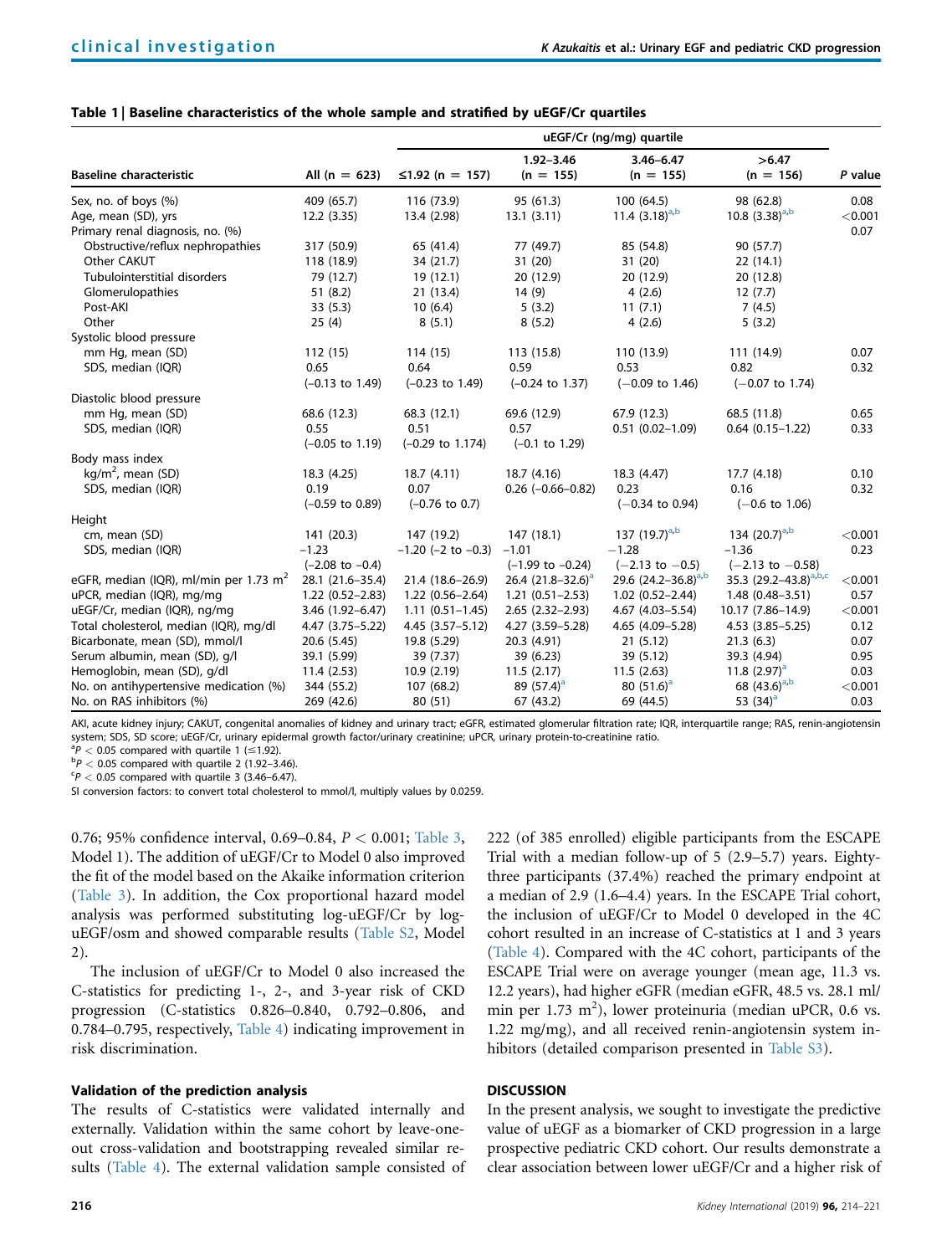|                                               | Univariable regression |       |        |         | Multivariable regression |       |        |         |  |
|-----------------------------------------------|------------------------|-------|--------|---------|--------------------------|-------|--------|---------|--|
|                                               | $Exp(\beta)$           |       | 95% CI | P value | $Exp(\beta)$             |       | 95% CI | P value |  |
| eGFR, per ml/min per 1.73 $m2$                | 1.056                  | 1.048 | 064.ا  | < 0.001 | 1.056                    | 1.048 | 1.064  | < 0.001 |  |
| Age, per year                                 | 0.909                  | 0.884 | 0.934  | < 0.001 | 0.905                    | 0.884 | 0.927  | < 0.001 |  |
| Diagnosis group (ref: nonglomerular diseases) |                        |       |        |         |                          |       |        |         |  |
| Glomerulopathies                              | 0.811                  | 0.573 | l.148  | 0.24    |                          |       |        |         |  |
| Log uPCR, per mg/mg                           | 1.079                  | 0.996 | l.168  | 0.06    |                          |       |        |         |  |
| Serum bicarbonate, per mmol/l                 | 1.021                  | 1.004 | 1.039  | 0.02    | 1.008                    | 0.993 | 1.023  | 0.30    |  |

<span id="page-3-0"></span>Table 2 | Explaining variables of log-uEGF/Cr (univariable and multivariable regression)

CI, confidence interval; eGFR, estimated glomerular filtration rate; uEGF/Cr, urinary epidermal growth factor/urinary creatinine; uPCR, urinary protein-to-creatinine ratio. Multivariable regression includes only the variables with  $P < 0.05$  in the univariable regression.

CKD progression in children. More importantly, multivariable modeling revealed that uEGF/Cr is associated with CKD progression independent of well-established progression factors (i.e., proteinuria, systolic blood pressure, renal diagnosis, and eGFR). Finally, the addition of uEGF/Cr to the prediction model with known CKD progression factors improved risk discrimination illustrating the incremental value of uEGF/Cr over the conventional markers. In addition, we validated these results in a large independent pediatric CKD cohort. Our findings expand recent results from adult studies to the pediatric CKD population, where nonglomerular renal diseases are predominant. Collectively, these findings suggest that uEGF/Cr is a biomarker of CKD progression providing complementary information to the established risk markers that reflects a common and yet unaddressed pathway of CKD evolution involving tubulointerstitial injury.

Biological plausibility is an essential feature of a biomarker. Understanding the biology underlying the association of uEGF with CKD progression is crucial for comprehending the applicability of this biomarker. EGF is one of the most



Figure 1 | Chronic kidney disease (CKD) progression-free survival by urinary epidermal growth factor/urinary creatinine (uEGF/Cr) quartiles. Quartiles 2 and 3 were superimposed and therefore were combined.

well-investigated ligands of the EGF receptor. EGF receptor and its signaling pathway play an essential role in cell physiology, including cell growth, migration, proliferation, and differentiation.<sup>[17](#page-7-0)</sup> Based on bioinformatic analyses and experimental evidence, the role of EGF in kidney disease progression might be a combination of marking the functional tubular cell mass and its active participation in the repair process. First, EGF is reversely and tightly associated with interstitial fibrosis and tubular atrophy in patients with primary glomerular disease: the more tubulointerstitial damage, the less of functional tubular cells and less EGF.<sup>[15](#page-7-0)</sup> Secondly, EGF represents tubular epithelial cell regenerative potential: both in vivo and in vitro studies have shown that higher EGF enhances renal tubule cell regeneration and repair, and accelerates the recovery of renal function after injury through its pro-proliferative and antiapoptotic ac-tion.<sup>[18](#page-7-0)–20</sup> Lastly, integration of data-driven approach and prior literature analysis predicted EGF as the top upstream regulator of genes whose expression is significantly correlated with faster decline of kidney function.<sup>[15](#page-7-0)</sup> This suggests that EGF may lead to kidney disease progression through regulation of these genes. Moreover, EGF shows highly specific renal expression and is typically detected in very low amounts in the circulation.<sup>[15,21](#page-7-0)</sup> Therefore, urinary EGF levels accurately reflect its expression in the tubules. Indeed, significant differences in urinary but not serum EGF levels were found between children with CKD and healthy controls.<sup>[22](#page-7-0)</sup>

This is the first large longitudinal study to investigate and show the association of urinary EGF excretion and CKD progression in children with CKD. The importance of our findings is rooted in substantial differences between the pediatric and adult CKD populations. First, children with CKD share a different spectrum of primary renal conditions compared with adults, with congenital anomalies of kidney and urinary tract and hereditary renal diseases being the leading cause of CKD development.<sup>[16](#page-7-0)</sup> The preponderance of nonglomerular disorders combined with the relative lack of comorbid conditions (e.g., primary hypertension, diabetes mellitus, atherosclerosis, or smoking) makes children with CKD a unique population for studies of CKD. Hence, our findings not only expand the prognostic value of uEGF/Cr to the pediatric age range but also prove the applicability of uEGF/Cr in nonglomerular CKD populations.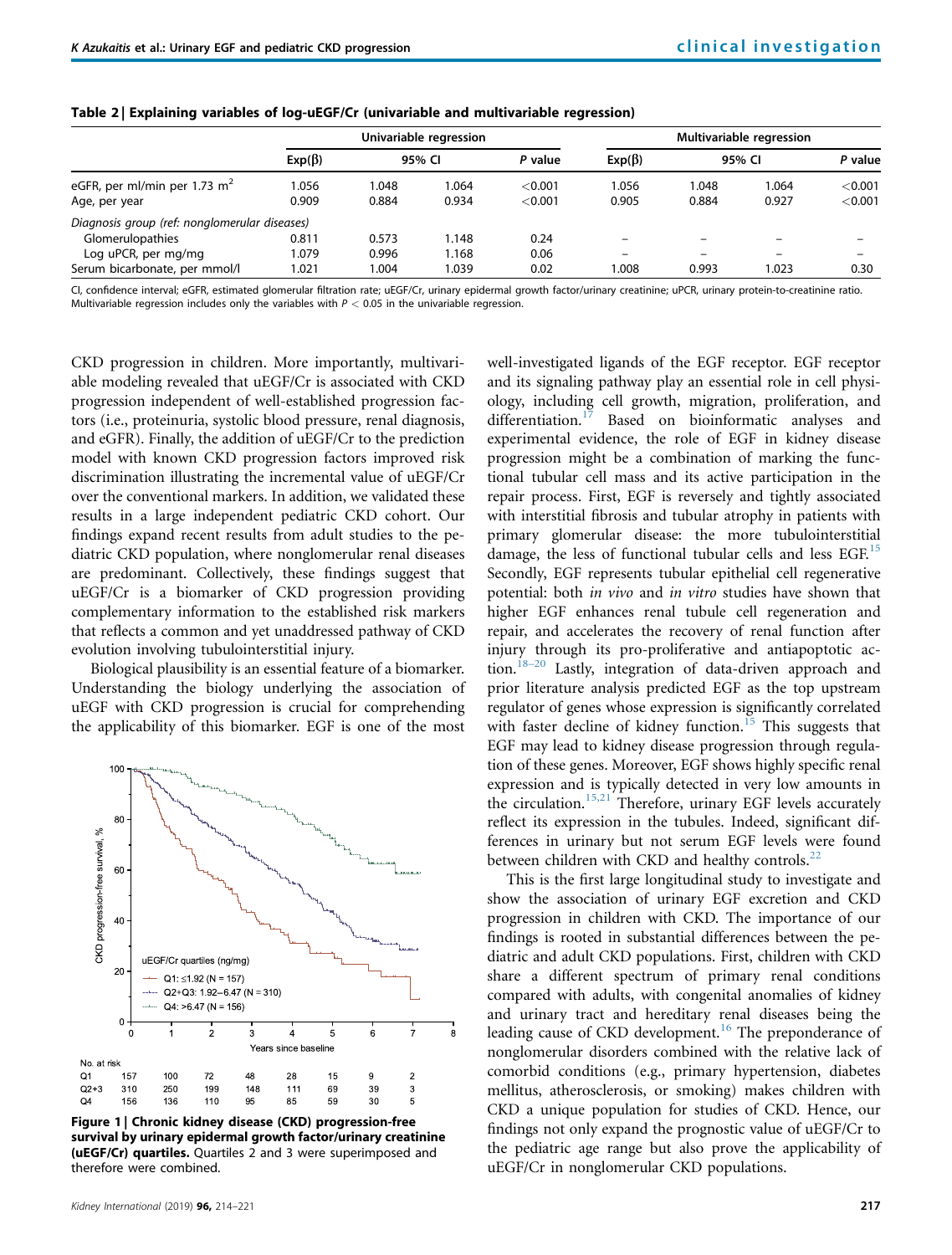# <span id="page-4-0"></span>Table 3 | Cox proportional hazard models for CKD progression

|                                                 | Model 0 (AIC 3080)          |        |      |         | Model 1 (AIC 3057)  |        |      |         |  |
|-------------------------------------------------|-----------------------------|--------|------|---------|---------------------|--------|------|---------|--|
| Sex (female)                                    | <b>Hazard ratio</b><br>1.00 | 95% CI |      | P value | <b>Hazard ratio</b> | 95% CI |      | P value |  |
|                                                 |                             | 0.79   | 1.28 | 0.98    | 1.07                | 0.84   | .37  | 0.59    |  |
| Age (yr)                                        | 1.08                        | 1.05   | 1.12 | < 0.001 | 1.06                | 1.02   | 1.10 | 0.004   |  |
| Log uPCR                                        | 1.62                        | 1.46   | 1.80 | < 0.001 | 1.83                | 1.63   | 2.06 | < 0.001 |  |
| Systolic blood pressure SDS                     | 1.13                        | 1.04   | 1.24 | 0.006   | 1.13                | 1.04   | 1.24 | 0.007   |  |
| Diagnosis group (ref: nonglomerular diseases)   |                             |        |      |         |                     |        |      |         |  |
| Glomerulopathies                                | 1.91                        | .29    | 2.81 | 0.001   | 1.78                | 1.20   | 2.64 | 0.004   |  |
| Baseline eGFR (ml/min per 1.73 m <sup>2</sup> ) | 0.93                        | 0.92   | 0.95 | < 0.001 | 0.95                | 0.93   | 0.97 | < 0.001 |  |
| Log-uEGF/Cr                                     | -                           | -      |      | -       | 0.76                | 0.69   | 0.84 | < 0.001 |  |

AIC, Akaike information criterion; CI, confidence interval; CKD, chronic kidney disease; eGFR, estimated glomerular filtration rate; SDS, SD score; uEGF/Cr, urinary epidermal growth factor/urinary creatinine; uPCR, urinary protein-to-creatinine ratio.

To further investigate whether the association of uEGF/Cr with CKD progression is independent of conventional markers of progression risk, we compared Cox proportional hazard models before and after inclusion of uEGF/Cr. The basic model yielded results in accordance with previous studies: proteinuria, baseline eGFR, systolic blood pressure, age, and primary renal diagnosis were associated with the risk of CKD progression. $^{23}$  $^{23}$  $^{23}$  Most importantly, the association of uEGF/Cr and CKD progression remained significant even after the adjustment for these progression risk factors. Given that both urine creatinine excretion and the rate of CKD progression are age dependent and increase in puberty, the association observed with uEGF normalized to urine creatinine could be a spurious effect. Therefore, to rule out collinearity-driven associations, we repeated the same analysis using normalization to urine osmolality, which is age independent across childhood. The very similar results obtained with both models validate the findings with uEGF/Cr.

Most importantly, we sought to investigate whether uEGF/ Cr is associated with incremental improvement in the prediction of CKD progression in children. Because of increasing censoring with longer follow-up times, the prediction analysis was limited to the prediction of 1-, 2-, and 3-year risk of CKD progression. The increase of C-statistics for CKD progression at all time points after the addition of uEGF/Cr to the basic model indicates its added value for the risk discrimination. To demonstrate the reproducibility of our findings and to adjust for overoptimism, we performed internal and external validation of the prediction analysis that confirmed the results of our main analysis. It is important to note that urinary EGF/Cr improved risk discrimination also in the external validation cohort that differed from the 4C sample by age, underlying disease distribution and eGFR range, and was subject to pharmacological interventions during the observation period. Hence, uEGF/Cr appears to be useful in risk prediction across diverse CKD populations.

Even after adjustment for other covariates, uEGF/Cr showed significant negative association with age. Considering age-related changes in urine creatinine excretion, we repeated the analysis with uEGF/osm. This adjustment, however, did not abolish the association of uEGF with patient age. A recent study reported that uEGF excretion decreases with age in healthy children, $24$  which suggests that higher uEGF levels in younger children may represent a physiological phenomenon.

Our analysis is subject to several limitations. These include the use of one-time uEGF/Cr measurements, the lacking representation of young infants, children with early CKD stages 1 and 2, and children with African American and Asian background. On the other hand, the large multi-center study cohort of well-phenotyped pediatric CKD patients encompassing a wide range of primary renal disease and ethnic backgrounds is a major strength of our study. Moreover, the positive results of internal and external validation measures add additional strength by documenting the reproducibility of our findings.

None of the current routine markers of progression specifically address tubulointerstitial damage, an important common segment in the CKD-to-ESKD pathway. Our results expand the recent evidence from adult studies to the congenital anomalies of kidney and urinary tract predominant populations of childhood

Table 4 | C-statistics with internal and external validation for Models 0 and 1 at different time points

|            | C-statistic [95% CI]   |                      |                        |         | Leave-one-out<br>cross-validation | <b>Bootstrapping</b> |         | <b>External validation</b><br>(ESCAPE cohort) |         |
|------------|------------------------|----------------------|------------------------|---------|-----------------------------------|----------------------|---------|-----------------------------------------------|---------|
| Time point | Model 0                | Model 1              | $\Delta$ C-statistic   | Model 0 | Model 1                           | Model 0              | Model 1 | Model 0                                       | Model 1 |
| $1 - yr$   | 0.826 [0.776, 0.876]   | 0.840 [0.790, 0.890] | 0.014 [0.002, 0.027]   | 0.822   | 0.836                             | 0.822                | 0.835   | 0.917                                         | 0.942   |
| $2-yr$     | $0.792$ [0.755, 0.830] | 0.806 [0.771, 0.841] | $0.013$ [0.004, 0.023] | 0.788   | 0.801                             | 0.788                | 0.800   | 0.843                                         | 0.843   |
| $3 - yr$   | 0.784 [0.754, 0.815]   | 0.795 [0.765, 0.826] | $0.011$ [0.003, 0.019] | 0.780   | 0.791                             | 0.781                | 0.791   | 0.814                                         | 0.816   |

Model 0 included sex, age, log-urine protein-to-creatinine ratio, systolic blood pressure SD score, primary renal diagnosis group (glomerular vs. nonglomerular), and baseline estimated glomerular filtration rate.

Model 1 included sex, age, log-urine protein-to-creatinine ratio, systolic blood pressure SD score, primary renal diagnosis group (glomerular vs. nonglomerular), baseline estimated glomerular filtration rate, and log-urine epidermal growth factor/urine creatinine ratio. CI, confidence interval.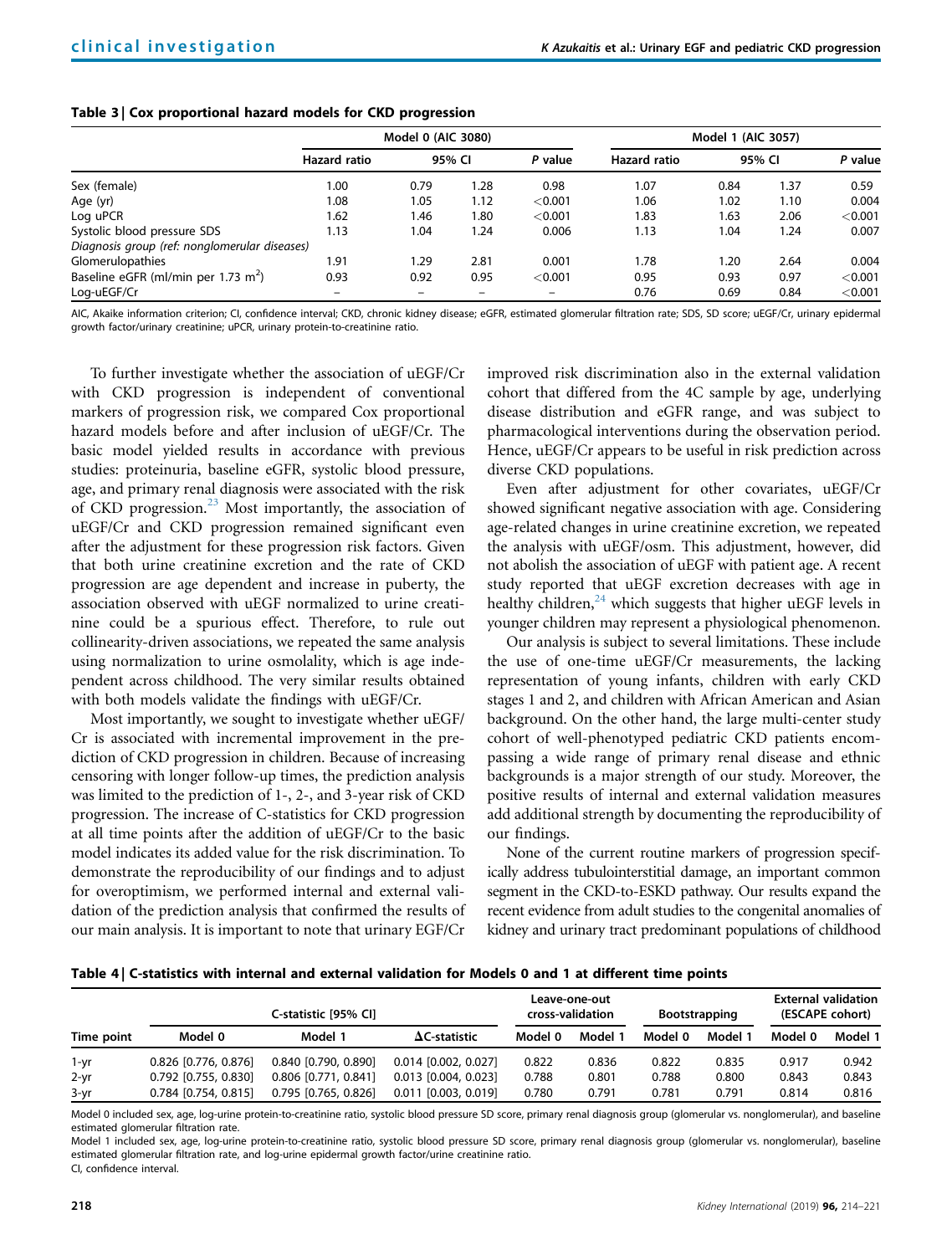<span id="page-5-0"></span>CKD. Collectively, these results strongly support uEGF/Cr, a specific marker of tubulointerstitial damage, as an independent biomarker of CKD progression in diverse populations of adult and childhood CKD. Future large multiethnic validation studies including patients with early-stage CKD will be needed to assess the usefulness of uEGF in predicting the risk of CKD progression before adding this novel biomarker to the routine care of children and adults with CKD.

## METHODS

## Study design and setting

**Study cohort.** The association of uEGF with CKD progression was analyzed in the 4C study cohort. The 4C study is a prospective, observational, multicenter cohort study aiming to uncover the causes and natural course of cardiovascular disease in children with CKD. The design and setting of the 4C study have been described in detail elsewhere. $^{25}$  $^{25}$  $^{25}$  Briefly, children aged 6–17 years with the baseline eGFR of 10–60 ml/min per 1.73  $m<sup>2</sup>$  and without prior renal replacement therapy were enrolled at 55 centers across 12 European countries. Study participants were followed with 6-monthly clinical assessments along with collection of blood and urine samples from 2010 to 2016.

Validation cohort. The cohort followed in the ESCAPE Trial, an investigator-initiated randomized clinical trial investigating the effect of intensified blood pressure control on CKD progression, was used for external validation of the principal findings of this analysis. This cohort comprised children aged 3–17 years with a baseline eGFR of 15-80 ml/min per 1.73 m<sup>2</sup>. The trial design and procedural details are available in Appendix S1 and have been published previously.[26](#page-7-0)

Participants of the 4C study and the ESCAPE Trial were considered eligible for this analysis based on the (i) availability of frozen urine samples collected within 6 months of enrollment and (ii) the availability of data on CKD progression.

The protocols of both studies were approved by the central ethics committee of the Heidelberg University Medical Faculty and by each local institutional review board.

#### Laboratory assessments

All blood and urine samples were analyzed centrally following standardized procedures. Enzymatically measured serum creatinine and cystatin C determined by turbidimetric assay were used to calculate eGFR using a previously described equation.<sup>[27](#page-7-0)</sup> uPCR (mg/mg) was used to define proteinuria. Urine EGF levels were determined by the enzyme-linked immunosorbent assay (R&D Systems, Minneapolis, MN) in spot urine samples collected within 6 months of enrollment. A clean catch spot urine sample was collected and the urine samples were immediately aliquoted and frozen and stored at  $-80$  °C until tested. Two urine samples with an intraplate coefficient of variation of uEGF concentration more than 20% were excluded from further analysis. Urine EGF levels were then normalized by calculating uEGF/Cr and uEGF/ osm ratios.

### Clinical assessments

Anthropometric and clinical data were collected at each 6-monthly study visit according to the study protocol.  $4$  Age- and sex-dependent clinical variables (weight, height, and blood pressure) were stan-dardized to calculating SD scores.<sup>[28](#page-7-0)</sup>

#### Statistical analysis

Baseline characteristics for the whole sample and stratified by uEGF/ Cr quartile groups are described by mean with SD or median with interquartile range or frequencies, as appropriate. Analysis of variance, Kruskal-Wallis, or chi-squared tests with respective post hoc tests were applied for group comparisons, and Spearman's rank correlation coefficient was used to quantify correlations. Primary renal diseases were classified as obstructive/reflux nephropathies, other congenital anomalies of kidney and urinary tract, tubulointerstitial diseases, glomerulopathies, CKD after acute kidney injury, and miscellaneous (Table S4). The association of baseline eGFR, age, primary renal disease, log-transformed uPCR, and serum bicarbonate with logtransformed uEGF/Cr levels was analyzed by univariable regression and the multivariable linear model that included the variables with P value < 0.05 in univariable analysis.

The primary endpoint of CKD progression was defined as time to a composite event of 50% reduction in eGFR, eGFR < 10 ml/min per 1.73  $m<sup>2</sup>$  or start of renal replacement therapy, whichever occurred first. If a 50% reduction in eGFR occurred between 2 study visits, interpolation was used to determine the time point of the event. Two Cox proportional hazard models (with and without log-transformed uEGF/Cr) were applied to assess factors (baseline eGFR, age, sex, primary renal disease, baseline systolic blood pressure SD scores, and baseline log-transformed uPCR) associated with CKD progression. The Akaike information criterion was used to assess and compare the quality of the 2 models with lower values indicating a better fit. Kaplan Meier survival curves stratified by quartiles of uEGF/Cr were constructed to illustrate and the log-rank test was used to compare CKD progression-free survival between different uEGF/Cr quartiles.

Prediction model performance was evaluated by C-statistics, a measure of discrimination. Truncated version of C  $(C<sub>\tau</sub>)$  was calculated with the R package *survC1* for  $\tau = 1, 2, 3$  years.<sup>[29](#page-7-0)</sup> To compare the predictive performance of the 2 models, the difference between the C-statistics with 95% confidence interval was calculated with  $0 \notin$ 95% confidence interval, indicating significant improvement. To adjust for optimism, leave-one-out cross-validation and bootstrap (1000 repetitions) corrected estimates were calculated. $30$  In addition, models were evaluated in an external validation data set. The baseline hazard function and regression coefficients from the developed model were fixed and applied to the validation data set.

The two-sided  $P$  value of  $\langle 0.05 \rangle$  was considered significant. Statistical analysis was performed using SAS Software Version 9.4 (SAS Inc., Cary, NC) or R version 3.2.2.

#### APPENDIX

#### The principal investigators of the 4C Study included the following:

Pediatric Nephrology, University Children's Hospital Vienna, Vienna, Austria: Klaus Arbeiter, MD; Department of Pediatrics I, Medical University, Innsbruck, Austria: Alejandra Rosales, MD; University Hospital Motol, Prague, Czech Republic: Jiri Dusek, MD; Pole Medico-Chirugical de Pediatrie, Hôpital de Hautepierre, Strasbourg, France: Ariane Zaloszyc, MD; Pediatric Nephrology, Charité Campus Virchow-Klinikum, Berlin, Germany: Uwe Querfeld, MD, and Jutta Gellermann, MD; Pediatric Nephrology Immunology and Hypertensiology, University Children's Hospital, Cologne, Germany: Max Liebau, MD, and Lutz Weber, MD; Pediatric Nephrology, University Children's Hospital, Erlangen, Germany: Evelin Muschiol, MD; Pediatric Nephrology, University Children's Hospital, Essen, Germany: Rainer Büscher, MD; Pediatric Nephrology, UKE University Children's Hospital, Hamburg, Germany: Jun Oh, MD; Pediatric Nephrology, Hannover Medical School, Hannover, Germany: Anette Melk, MD, Daniela Thurn-Valassina, MD, and Dieter Haffner, MD; Division of Pediatric Nephrology, Center for Children and Adolescents, Heidelberg, Germany: Franz Schaefer, MD; Division of Pediatric Nephrology, Center for Pediatrics and Adolescent Medicine, Freiburg, Germany: Charlotte Gimpel, MD; Division of Pediatric and Nephrology, Center for Pediatrics and Adolescent, Jena,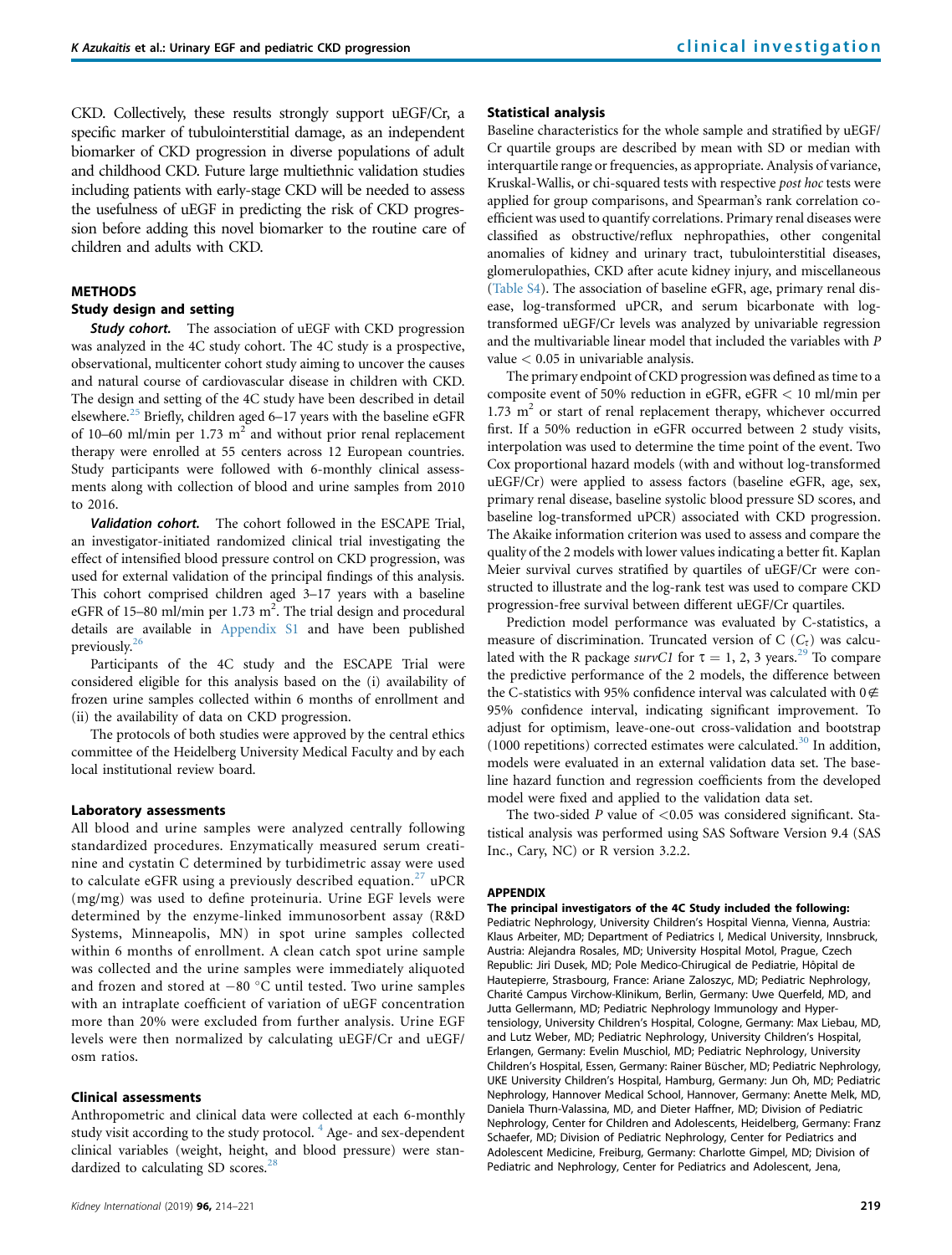<span id="page-6-0"></span>Germany: Ulrike John, MD; Children's Dialysis Center, Town Hospital St Georg, Leipzig, Germany: Simone Wygoda MD; KfH Kidney Center for Children, Marburg, Germany: Nikola Jeck, MD; Pediatric Nephrology, University Children's Hospital, Rostock, Germany: Marianne Wigger, MD; Pediatric Nephrology and Dialysis, Ospedale Maggiore, Policlinico, Milano, Italy: Sara Testa, MD; Dialysis and Transplantation, Department of Pediatrics, Dipartimento di Pediatria Salus Pueri, Padova, Italy: Luisa Murer, MD; Division di Nefrologia e Dialisi, Ospedale Pediatrico Bambino Gesú, Roma, Italy: Chiara Matteucci, MD; Clinic of Pediatrics, Vilnius University, Vilnius, Lithuania: Augustina Jankauskiene, MD, and Karolis Azukaitis, MD; Dialysis Unit, PA Children's Hospital, Cracow, Poland: Dorota Drozdz, MD; Pediatric Nephrology, Instituto Giannina Gaslini, Genova, Italy: Francesca Lugani, MD; Department of Pediatric and Adolescent Nephrology, University Medical School, Gdańsk, Poland: Aleksandra Zurowska, MD; Pomeranian Academy of Medicine, Clinic of Pediatrics, Szczecin, Poland: Marcin Zaniew, MD; Nephrology, Kidney, Transplantation and Hypertension, Children's Memorial Health Institute, Warsaw, Poland: Mieczyslaw Litwin, MD, and Anna Nimierska, MD; Serviçio de Pediatria, Hospital de São João, Porto, Portugal: Ana Teixeira, MD; University Children's Hospital, Belgrade, Serbia: Amira Peco-Antic, MD, and Dusan Paripovic, MD; Nephrology, University Children's Hospital, Zürich, Switzerland: Guido Laube, MD; Cocuk Nefrolojisi Bilim Dali, Cukurova Universitesi Tip Fakültesi, Adana, Turkey: Ali Anarat, MD, and Aysun Bayazit, MD; Pediatric Nephrology, Hacettepe University, Ankara, Turkey: Ali Duzova, MD, and Yelda Bilginer, MD; Pediatric Nephrology, Cerrahpasa Medical Faculty, Istanbul, Turkey: Salim Caliskan, MD, Nur Canpolat, MD, and Mahmut Civilibal, MD; Pediatric Nephrology, Ege University, Izmir, Turkey: Sevgi Mir, MD, and Betül Sözeri, MD; Pediatric Nephrology, University Children's Hospital, Münster, Germany: Brigitta Kranz, MD; Department of Pediatrics, Sant'Orsola-Malphighi Hospital, Bologna, Italy: Francesca Mencarelli, MD; Inselspital Children's Hospital, Bern, Switzerland: Brigitte Dorn, MD; Pediatric Nephrology, University Tip Faculty of Medicine Cebeci Kampusu Cocuk, Ankara, Turkey: Fatos Yalcinkaya, MD; Faculty of Medicine, Baskent University, Ankara, Turkey: Esra Baskin, MD; Diskapi Children's Hospital, Ankara, Turkey: Nilgun Cakar, MD; Pediatric Nephrology, Gazi University Hospital, Ankara, Turkey: Oguz Soylemezoglu, MD; Department of Pediatric Nephrology, Istanbul Medical Faculty, Çapa-Istanbul, Turkey: Sevinc Emre, MD; Pediatric Nephrology, Goztepe Educational and Research Hospital, Istanbul, Turkey: Cengiz Candan, MD; Pediatric Nephrology, Bakirkoy Children's Hospital, Istanbul, Turkey: Aysel Kiyak, MD; Pediatric Nephrology, Sisli Educational and Research Hospital, Istanbul, Turkey: Gul Ozcelik, MD; Pediatric Nephrology, Marmara University Medical Faculty, Istanbul, Turkey: Harika Alpay, MD; Nephrology, Great Ormond Street Hospital, London, United Kingdom: Rukshana Shroff, MD; Service de Néphrologie Pédiatrique, Universite Hôpital Femme Mère Enfant, Lyon, France: Bruno Rachin, MD; Service de Pédiatrie, Centre de Reference Maladies Renales Rares du Sud-Quest, Bordeaux, France: Jerome Harambat, MD; Pediatric Nephrology, Zabrze, Poland: Maria Szczepanska, MD; Dortcelik Children's Hospital, Bursa, Turkey: Hakan Erdogan, MD; Uludag University, Bursa, Turkey: Osman Donmez, MD; Department of Pediatric Nephrology, University of Gaziantep, Gaziantep, Turkey: Ayse Balat, MD; Tepecik Training and Research Hospital, Izmir, Turkey: Nejat Aksu, MD; Department of Pediatric Nephrology, Inonu Universtiy Medical School, Malatya, Turkey : Yilmaz Tabel, MD; Pediatric Nephrology Department, Celal Bayar University, Manisa, Turkey: Pelin Ertan, MD; and Pediatric Nephrology, Sanliurfa Children's Hospital, Sanliurfa, Turkey: Ebru Yilmaz, MD.

The principal investigators of the ESCAPE Trial included the following: Cukurova University School of Medicine, Adana, Turkey Ali Anarat, MD; Hacettepe University Faculty of Medicine, Ankara, Turkey: Aysin Bakkaloglu, MD, and Fatih Ozaltin, MD; University Children's Hospital, Belgrade, Serbia: Amira Peco-Antic, MD; Charité Children's Hospital, Berlin, Germany: Uwe Querfeld, MD, and Jutta Gellermann, MD; First Department of Pediatrics, Semmelweis University Budapest, Budapest, Hungary: Peter Sallay, MD; Polish-American Children's Hospital, Jagiellonian University Collegium Medicum, Krakow, Poland: Dorota Drożdż, MD; University Hospital Essen, Essen, Germany: Klaus-Eugen Bonzel, MD, and Anna-Margrete Wingen, MD; Department of Paediatric and Adolescent Nephrology and Hypertension, Medical University of Gdańsk, Gdańsk, Poland: Aleksandra Zurowska, MD, and Irena Balasz, MD; Giannina Gasline Institute, Genova, Italy: Antonella Trivelli, MD, and Francesco Perfumo, MD; University Children's Hospital Hamburg-Eppendorf, Hamburg, Germany: Dirk-Erhard Müller-Wiefel, MD, and Kerstin Möller, MD; Hannover Medical School, Children's Hospital, Hannover, Germany: Gisela Offner, MD, and Barbara Enke, MD; Center for Pediatric and Adolescent Medicine, Heidelberg, Germany: Elke Wühl, MD, Charlotte Hadtstein, MD, Otto Mehls, MD, and Franz Schaefer, MD; Istanbul Medical Faculty, Istanbul University, Çapa campus, Istanbul, Turkey: Sevinc Emre, MD; Cerrahpaşa Faculty of Medicine, Istanbul University, Istanbul, Turkey: Salim Caliskan, MD; Department of Pediatrics, Ege

University Faculty of Medicine, İzmir, Turkey: Sevgi Mir, MD; City Hospital St Georg, Leipzig, Germany: Simone Wygoda, MD; University Children's Hospital, Mainz, Germany: Katharina Hohbach-Hohenfellner, MD; Department of Pediatrics, Philipps University Marburg, Marburg, Germany: Nickola Jeck, MD, and Günter Klaus, MD; IRCCS Ospedale Maggiore, Policlinico-Mangiagalli, Milano, Italy: Gianluigi Ardissino, MD, and Sara Testa, MD; Azienda Ospedaliera, Università di Padova, Padova, Italy: Giovanni Montini, MD; Hôpital Necker, Paris, France: Marina Charbit, MD, and Patrick Niaudet, MD; Hospital de São João, Porto, Portugal: Alberto Caldas Afonso, MD, and Ana Fernandes-Teixeira, MD; Department of Pediatrics, University Hospital Motol, Prague, Czech Republic: Jiri Dusek, MD; Ospedale Pediatrico Bambino Gesù, Rome, Italy: Chiara Matteucci, MD, and Stefano Picca, MD; University Children's Hospital, Rostock, Germany: Marianne Wigger, MD; Karolinska Institute, Huddinge University Hospital, Stockholm, Sweden: Ulla B. Berg, MD, and Giovanni Celsi, MD; Pediatrie 1, Hopitaux Universitaires de Strasbourg, Strasbourg, France: Michel Fischbach, MD, and Joelle Terzic, MD; Pomeranian Academy of Medicine, Szczecin, Poland: Janusz Fydryk, MD, and Tomasz Urasinski, MD; Ospedale Infantile Regina Margherita, Torino, Italy: Rosanna Coppo, MD, and Licia Peruzzi, MD; University Children's Hospital, Vienna, Austria: Klaus Arbeiter, MD; Vilnius University Children's Hospital, Vilnius University, Vilnius, Lithuania: Augustina Jankauskiene, MD; Children's Memorial Health Hospital, Warsaw, Poland: Ryszard Grenda, MD, and Mieczyslaw Litwin, MD; and University Children's Hospital, Zürich, Switzerland: Thomas J. Neuhaus, MD.

## DISCLOSURE

VN, WJ, and MK hold a patent PCT/EP2014/073413 "Biomarkers and methods for progression prediction for chronic kidney disease." All the other authors declared no competing interests.

#### ACKNOWLEDGMENTS

Support for the 4C Study was received from the ERA-EDTA Research Programme, the KfH Foundation for Preventive Medicine, and the German Federal Ministry of Education and Research (reference number: 01EO0802). FS and MK received support for this study from the European Community's Seventh Framework Programme (FP7/ 2007-2013) under grant agreement No. 2012-305608 (EURenOmics). FS, EW, FL, EV, and AM are members of the European Reference Network for Rare Kidney Diseases (ERKNet).

## SUPPLEMENTARY MATERIAL

Appendix S1. Design and methods of the ESCAPE Trial. Table S1. Determinants of log-uEGF/osm (multivariable linear regression model).

Table S2. Cox proportional hazard models for CKD progression using log-uEGF/osm.

Table S3. Comparison of baseline characteristics between the 4C Study and the ESCAPE Trial cohorts.

Table S4. The categories of primary renal diseases in the 4C study. Supplementary material is linked to the online version of the paper at [www.kidney-international.org.](http://www.kidney-international.org)

#### **REFERENCES**

- 1. [Ruebner RL, Laney N, Kim JY, et al. Neurocognitive dysfunction in](http://refhub.elsevier.com/S0085-2538(19)30184-X/sref1) [children, adolescents, and young adults with CKD.](http://refhub.elsevier.com/S0085-2538(19)30184-X/sref1) Am J Kidney Dis. [2016;67:567](http://refhub.elsevier.com/S0085-2538(19)30184-X/sref1)–575.
- 2. [Johnson RJ, Warady BA. Long-term neurocognitive outcomes of patients](http://refhub.elsevier.com/S0085-2538(19)30184-X/sref2) [with end-stage renal disease during infancy.](http://refhub.elsevier.com/S0085-2538(19)30184-X/sref2) Pediatr Nephrol. 2013;28: 1283–[1291.](http://refhub.elsevier.com/S0085-2538(19)30184-X/sref2)
- 3. [Goldstein SL, Graham N, Burwinkle T, et al. Health-related quality of life](http://refhub.elsevier.com/S0085-2538(19)30184-X/sref3) [in pediatric patients with ESRD.](http://refhub.elsevier.com/S0085-2538(19)30184-X/sref3) Pediatr Nephrol. 2006;21:846–850.
- 4. [Schaefer F, Doyon A, Azukaitis K, et al. Cardiovascular phenotypes in](http://refhub.elsevier.com/S0085-2538(19)30184-X/sref4) [children with CKD: the 4C study.](http://refhub.elsevier.com/S0085-2538(19)30184-X/sref4) Clin J Am Soc Nephrol. 2017;12:19–28.
- 5. [Oh J, Wunsch R, Turzer M, et al. Advanced coronary and carotid](http://refhub.elsevier.com/S0085-2538(19)30184-X/sref5) [arteriopathy in young adults with childhood-onset chronic renal failure.](http://refhub.elsevier.com/S0085-2538(19)30184-X/sref5) Circulation[. 2002;106:100](http://refhub.elsevier.com/S0085-2538(19)30184-X/sref5)–105.
- 6. [Onuigbo MAC, Agbasi N. Chronic kidney disease prediction is an inexact](http://refhub.elsevier.com/S0085-2538(19)30184-X/sref6) [science: the concept of](http://refhub.elsevier.com/S0085-2538(19)30184-X/sref6) "progressors" and "nonprogressors. World J Nephrol[. 2014;3:31](http://refhub.elsevier.com/S0085-2538(19)30184-X/sref6)–49.